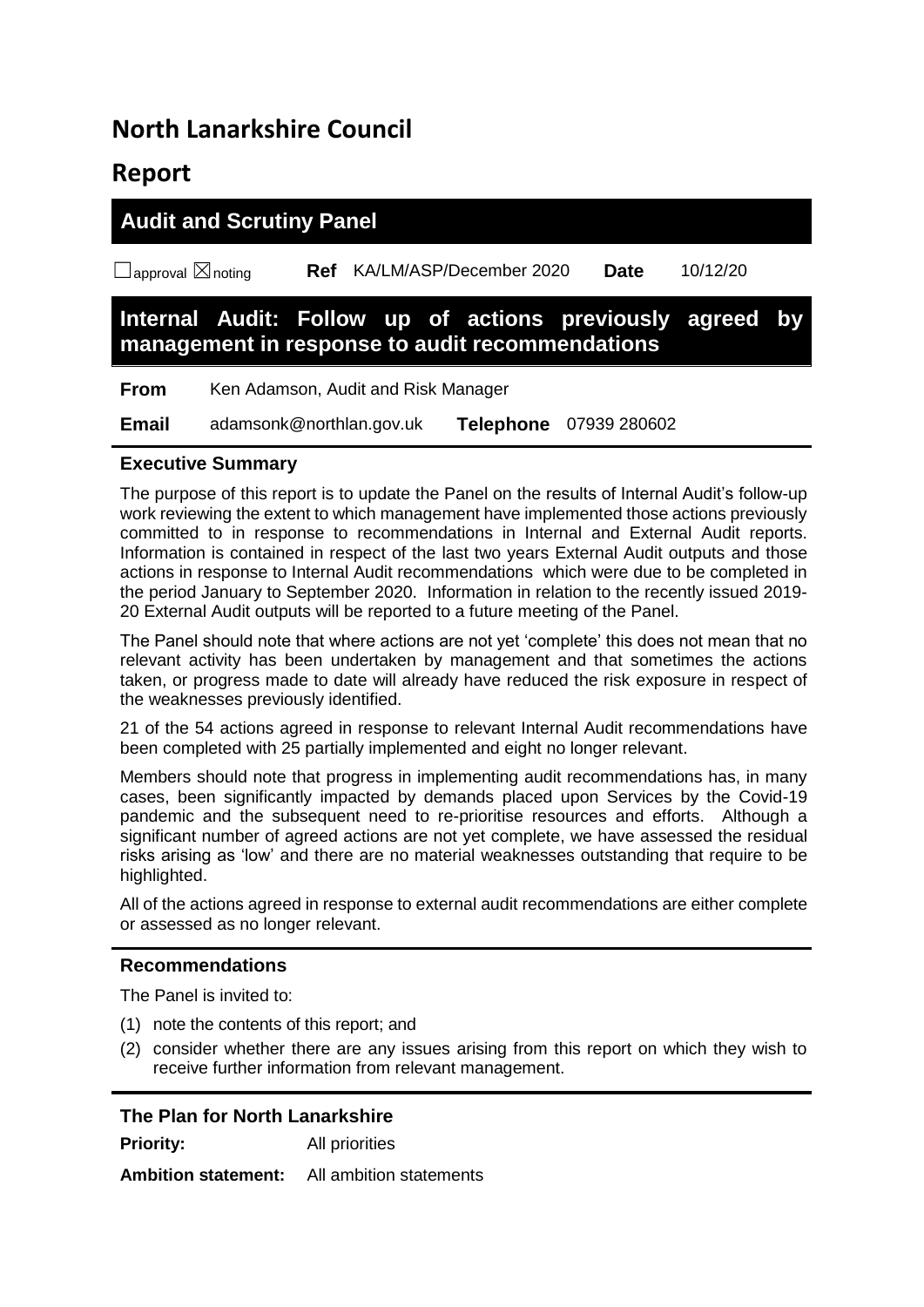### **1. Background**

- 1.1 All Internal and External Audit reports contain management responses to audit recommendations which generally include a commitment to specific actions by a stated timescale. This report presents an overview of progress by management in addressing all External Audit recommendations made in the last two years and all 'Red' and 'Amber' Internal Audit recommendations which were previously reported as outstanding or where the proposed actions were due to be completed by the end of September 2020.
- 1.2 The format of this report is designed to enable elected members to focus on those issues where non-implementation of agreed actions presents the most significant ongoing risk to the Council and to enable the Panel to more effectively hold relevant senior management to account.
- 1.3 In that regard, Internal Audit has assessed the potential risks arising from those planned actions agreed in response to Internal Audit recommendations which are not yet fully completed and consider that there are no actions which require to be highlighted to the Panel. There are currently no outstanding actions in respect of External Audit recommendations.
- 1.4 The updates from management on progress to date have been verified on a sample basis by Internal Audit as part of the preparation of this report. However, it should be noted that this review has focused on whether planned actions have been completed and has not included detailed testing of whether the implemented actions have been effective in addressing the previously identified weaknesses.

## **2. Report**

#### *Actions previously agreed by management – Internal Audit recommendations*

2.1 Table 1 below shows whether management have implemented those actions previously committed to in response to 'Red' and 'Amber' Internal Audit recommendations which were due to be completed by the end of September 2020. Overall, 21 of the agreed actions have been completed, with 25 partially implemented and eight no longer relevant.

| Table 1<br>Area                     | <b>Complete</b> | <b>Partially</b><br>implemented | No longer<br>relevant | <b>Total</b> |
|-------------------------------------|-----------------|---------------------------------|-----------------------|--------------|
| Corporate                           | 6               | 13                              | 5                     | 24           |
| <b>Chief Executive</b>              |                 |                                 |                       | 6            |
| <b>Education &amp; Families</b>     | 3               | 0                               | 0                     | 3            |
| <b>Enterprise &amp; Communities</b> | 6               |                                 | 2                     | 15           |
| Health & Social Care                | 2               | 4                               | 0                     | 6            |
| <b>TOTAL</b>                        | 21              | 25                              | 8                     | 54           |

2.2 Members should note that progress in implementing audit recommendations has, in many cases, been significantly impacted by demands placed upon Services by the Covid-19 pandemic and the subsequent need to re-prioritise resources and efforts. Although a significant number of agreed actions are not yet complete, we have assessed the residual risks arising as 'low' and there are no material weaknesses outstanding that require to be highlighted. Where actions are not yet complete, management has committed to revised timescales for completion and we will monitor progress against these revised timescales and report on this to future meetings of the Panel.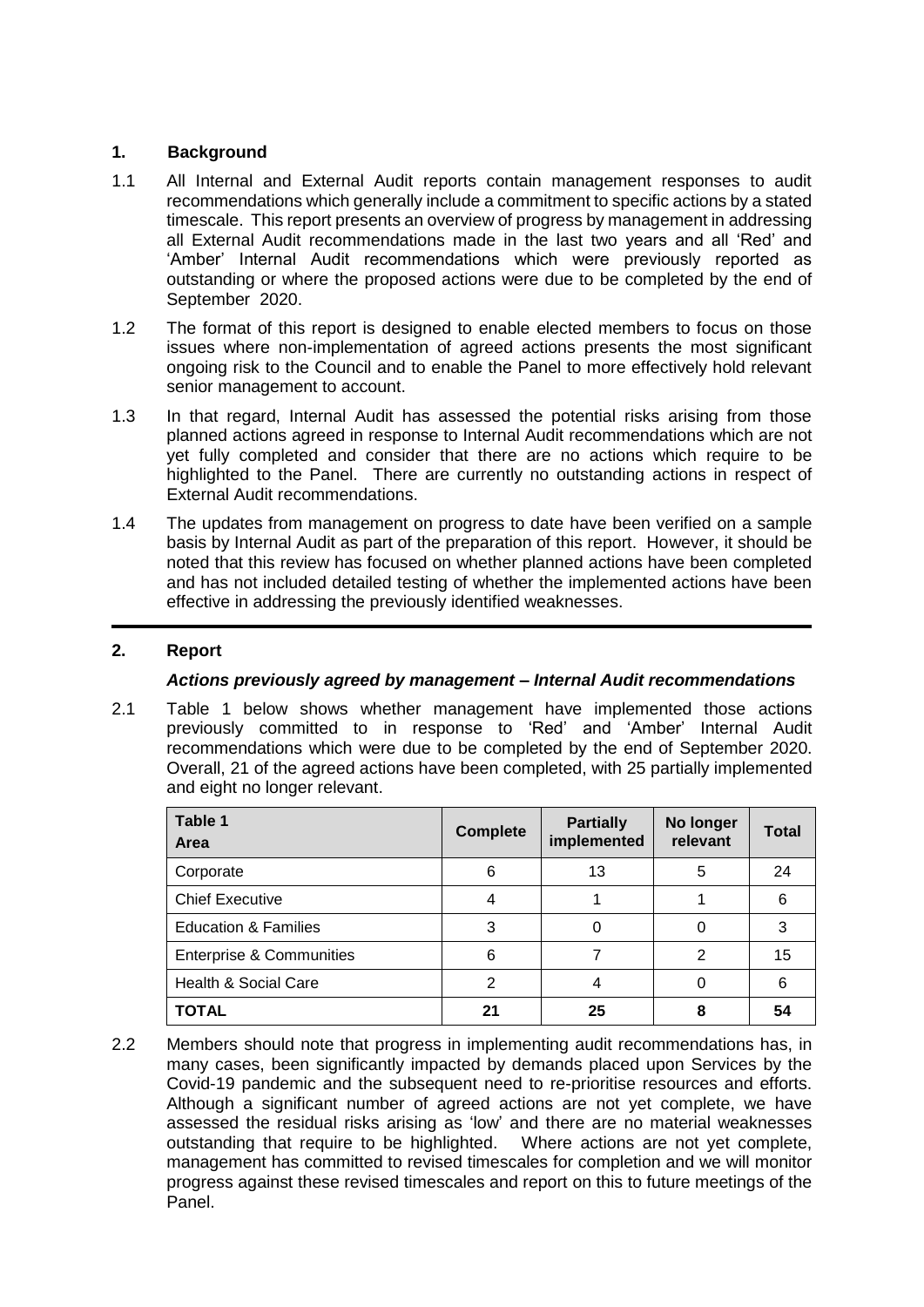#### *Actions previously agreed by management – External Audit recommendations*

- 2.3 Table 2 below shows the current status of actions agreed by management in response to external audit reports issued last year (2018-19). Internal Audit has concluded that 8 of the 10 agreed actions have been completed and the remaining two actions are no longer relevant. Information in relation to the recently issued 2019-20 External Audit outputs will be reported to the next meeting of the Panel.
- 2.4 The 2018-19 Interim Audit Report actions assessed as 'no longer relevant' both relate to actions for which External Audit have made new recommendations as part of their 2019-20 Interim Report and will be subject to future follow-up.

| Table 2<br><b>Report Title/Year</b> | <b>Completed</b> | <b>Partially</b><br>implemented | Not yet<br>due | No longer<br>relevant | <b>Total</b> |
|-------------------------------------|------------------|---------------------------------|----------------|-----------------------|--------------|
| 2018-19                             |                  |                                 |                |                       |              |
| Interim Audit Report                |                  | 0                               |                |                       | 6            |
| <b>Annual Report</b>                | 4                | 0                               | 0              |                       |              |
| <b>TOTAL</b>                        | 8                | 0                               | 0              |                       | 10           |

### **3. Equality and Diversity Fairer Scotland Duty**

There is no requirement to carry out a Fairer Scotland assessment in this instance.

## **Equality Impact Assessment**

There is no requirement to carry out an equality impact assessment in this instance.

#### **4. Implications**

| <b>Financial Impact</b>                       | None identified                                                                                                                                                                                 |
|-----------------------------------------------|-------------------------------------------------------------------------------------------------------------------------------------------------------------------------------------------------|
| <b>HR/Policy/Legislative</b><br><b>Impact</b> | None identified                                                                                                                                                                                 |
| <b>Environmental Impact</b>                   | None identified                                                                                                                                                                                 |
| <b>Risk Impact</b>                            | The potential for increased risks in relation to the relevant<br>control environment or governance arrangements in<br>those areas where individual agreed actions are not fully<br>implemented. |

#### **5. Measures of success**

5.1 Internal Audit report each cycle to the Audit and Scrutiny Panel on the progress made by management in implementing actions previously committed to in response to Internal and External Audit reports.

#### **6. Supporting documentation**

Appendix 1 Residual Risk Rating Definition

**Ken Adamson, Audit and Risk Manager**